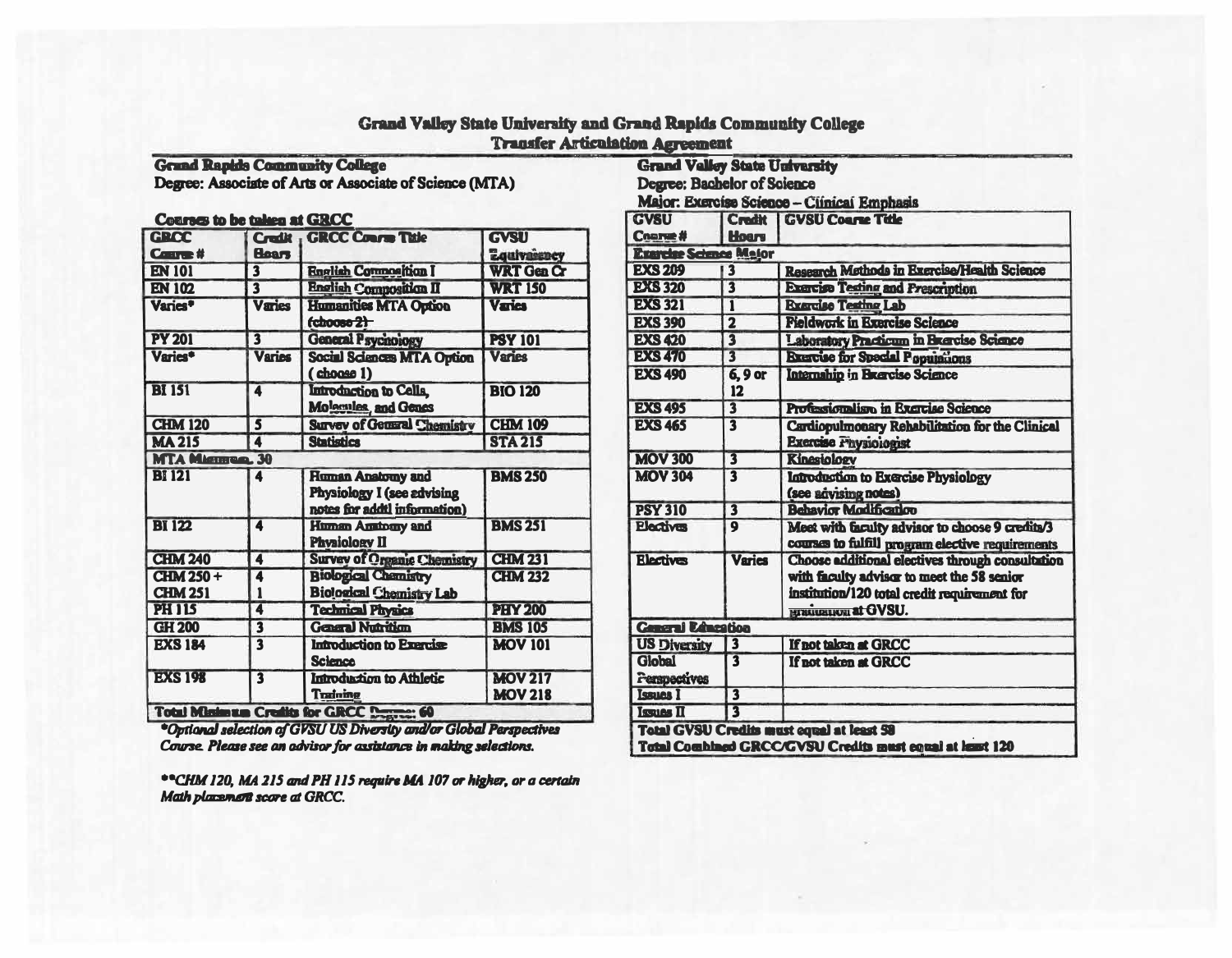This Transfer Articulation Agreement incorporates by reference the Institutional Agreement between Grand Rapids Community College and Grand Valley State University entered into in September of 2018 (see attached).

## Transfers from Michigan Community Colleges

course. However, transfer students with a MACRAO or MTA will still need to complete the following requirements: one SWS course (MACRAO), which has formulated an agreement between two- and four-year institutions. Students who transfer to Grand Valley and have fulfilled the MACRAO transfer agreement or the Michigan Transfer Agreement (MTA) through a Michigan public community in their major or division, the General Education Program two-course Cultures requirement, and the two-course Issues requirement. college have satisfied the Foundations categories of the General Education Program and one Supplemental Writing Skills (SWS) Grand Valley State University is a member of the Michigan Association of Collegiate Registrars and Admissions Officers For specific course information, please refer to www.gysu.edu/gened/

## Bachelor's Degree Requirements at GVSU

The following requirements apply to all undergraduate degree-seeking students:

- A minimum of 120 semester hours
- A cumulative GPA of at least 2.00 GPA.
- Graduation major GPA of at least 2.00.
	- General education requirements 4.
		- Capstone course is EXS 495 ທ່
			- $\vec{6}$
- The last 30 semester hours toward a baccalaureate degree must be earned in Grand Valley courses
	- A minimum of 58 semester hours must be earned at a senior  $(4 \text{ yr})$  institution  $\vec{r}$  as
- A minimum of 12 Grand Valley earned semester hours must be included in the major (six for a minor)

## **Advising Notes:**

- Admission to GVSU requires a 2.50 cumulative transfer grade point average
- EN 102 English Composition II must be graded at a "C" or above to receive specific WRT 150 credit in transfer.
- Students are advised to complete MOV 304 at GVSU concurrently with the final semester of courses at GRCC prior to transferring. This course is prerequisite to many of the remaining courses in the Exercise Science major.
	- EXS 320, 321 and 420 must be completed with a B- or better to allow for progression through the major and meet graduation requirements.
		- All Issues courses must be taken at GVSU
- The successful transfer of hoth BI 121 and BI 122 will transfer as BMS 250 and 251, respectively, and will substitute for the BMS 208, 290 and 291 requirements in the Clinical Exercise Science major.
	- Additional advising notes provided on the full curriculum guide for the Exercise Science Clinical Emphasis program
- Students who plan to pursue an advanced degree in Physical Therapy or Athletic Training should work closely with faculty or professional advisors at GVSU to include the appropriate prerequisite courses as part of their undergraduate preparation. This agreement is not appropriate for pre-PT or pre-AT students.
	- It is recommended that students meet with an advisor to review the degree, course schedule, and have any questions answered prior to completing the GRCC/GVSU articulated program.
		- It is the responsibility of the students to confirm transferability of courses with the receiving institution.